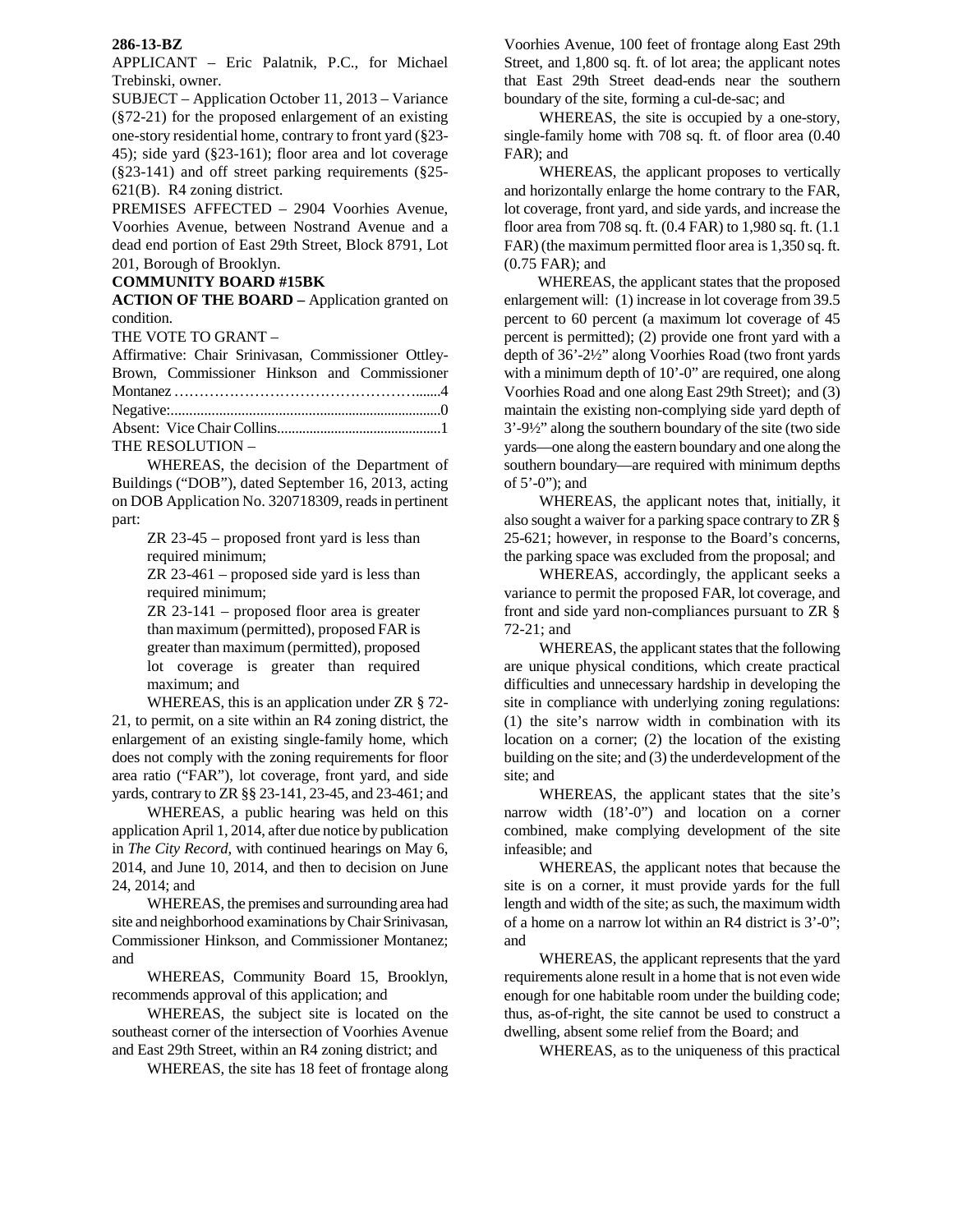## **286-13-BZ**

difficulty, the applicant identified 13 sites located on corners within the subject R4 district and concluded the subject site is the narrowest, with the other sites ranging in width from 19'-0" to 60'-0"; and

 WHEREAS, the applicant states that the location of the existing home at the site also produces unique practical difficulties in further developing the site; and

 WHEREAS, the applicant states that the existing home's walls are contiguous with the southern, western, and eastern boundaries of the site, resulting in a front yard depth along Voorhies Avenue of 56'-8½"; as such, and given the R4 yard regulations described above, the home could be enlarged by a maximum of 176 sq. ft.; none of which would be habitable or even practically useful for storage space, because its maximum width would be 2'-0"; similarly, it is not feasible to maintain the existing 708 sq. ft. home as-is, because the applicant represents that it is too small to marketable as a singlefamily home in this neighborhood; and

 WHEREAS, finally, the applicant asserts that the site is significantly underdeveloped (the existing FAR is 0.4; the maximum FAR is 0.75) as compared to sites with similar lot areas in the surrounding neighborhood; and

 WHEREAS, in support of this assertion, the applicant submitted a study of the 83 sites within 400 feet of the site; based on the study, the average FAR is 1.63; the applicant notes that four particularly large buildings on average-sized sites are skewing the average; however, when the outliers are removed (along with one parking lot and one vacant site), the average floor area is 2,184 sq. ft. (0.96 FAR); when only single-family homes are considered, there are 47 sites, with an average floor area of 1,914 sq. ft. (0.86 FAR), which the applicant notes is more than twice the existing 0.4 FAR at the subject site; and

 WHEREAS, the applicant explored the feasibility of an as-of-right enlargement of the home; however, as noted above, such an enlargement results in an additional 176 sq. ft. of virtually unusable floor area; and

 WHEREAS, based upon the above, the Board finds that, pursuant to ZR  $\S$  72-21(a), the cited unique physical conditions create practical difficulties in developing the site in strict compliance with the applicable zoning regulations; and

 WHEREAS, the Board agrees that because of the site's unique physical condition, there is no reasonable possibility that compliance with applicable zoning regulations will result in a habitable home; and

 WHEREAS, the applicant represents that the proposed variance will not negatively affect the character of the neighborhood or impact adjacent uses; and

 WHEREAS, the applicant states that the surrounding area is characterized by low-density, attached, detached or semi-detached, two- or three-story homes, with varying rear and side yard depths, and, typically, shallower front yard depths than are provided at

the site; as to floor area, as noted above, the proposed floor area of 1,980 sq. ft. is well within the average size of homes in the vicinity; as such, the proposal is consistent with the use, bulk, and appearance of the neighborhood; and

 WHEREAS, the applicant also notes that the proposal will maintain the historic yard non-compliances, which, along with the site's location adjacent to the East 29th Street cul-de-sac, mitigates the impact of such noncompliances upon the surrounding neighborhood; and

 WHEREAS, as to adjacent uses, the applicant states that there is a single-family home directly east of the site, a single-family home west of the site across the East 29th Street cul-de-sac, a six-story multiple dwelling directly south of the site, and north across Voorhies Avenue, P.S. 52 (Sheepshead Bay Elementary School); and

 WHEREAS, the applicant states that since the enlargement vertically extends three of the existing four walls, the impact of the home upon adjacent uses is minimal; where the building will expand horizontally and vertically, it will be nearer to the existing home directly east of the site; however, in a typical situation, both homes would occupy the portion of the lot nearest the street frontage they share; here, the home on the site will have a front yard depth of 36'-2½" and be pulled towards the rear of the site and the adjacent home will have a rear yard depth in excess of 40'-0" and a front yard depth of approximately 10'-0"; thus, the minor decrease in the distance between these buildings is mitigated by the fact that they are still significantly more separated than most adjacent homes in the surrounding neighborhood; and

 WHEREAS, at hearing, the Board directed the applicant to: (1) submit clearer photographs showing the surrounding area; (2) revise its land use studies to justify its FAR waiver; (3) examine the feasibility of reducing the size of the enlargement; and (4) amend its plans to include a note that the porch will be as approved by DOB; and

 WHEREAS, in response, the applicant provided clearer photographs and submitted revised land use studies and amended plans as directed; and

 WHEREAS, as to the feasibility of reducing the size of the enlargement, the applicant submitted plans showing that any reduction in the size of the enlargement will result in the loss of an entire bedroom, which it represents makes the entire proposal infeasible for the owner; and

 WHEREAS, therefore, the Board finds that this action will neither alter the essential character of the surrounding neighborhood nor impair the use or development of adjacent properties, nor will it be detrimental to the public welfare, in accordance with ZR § 72-21(c); and

 WHEREAS, the applicant asserts that the abovenoted hardships were not created by the owner but are